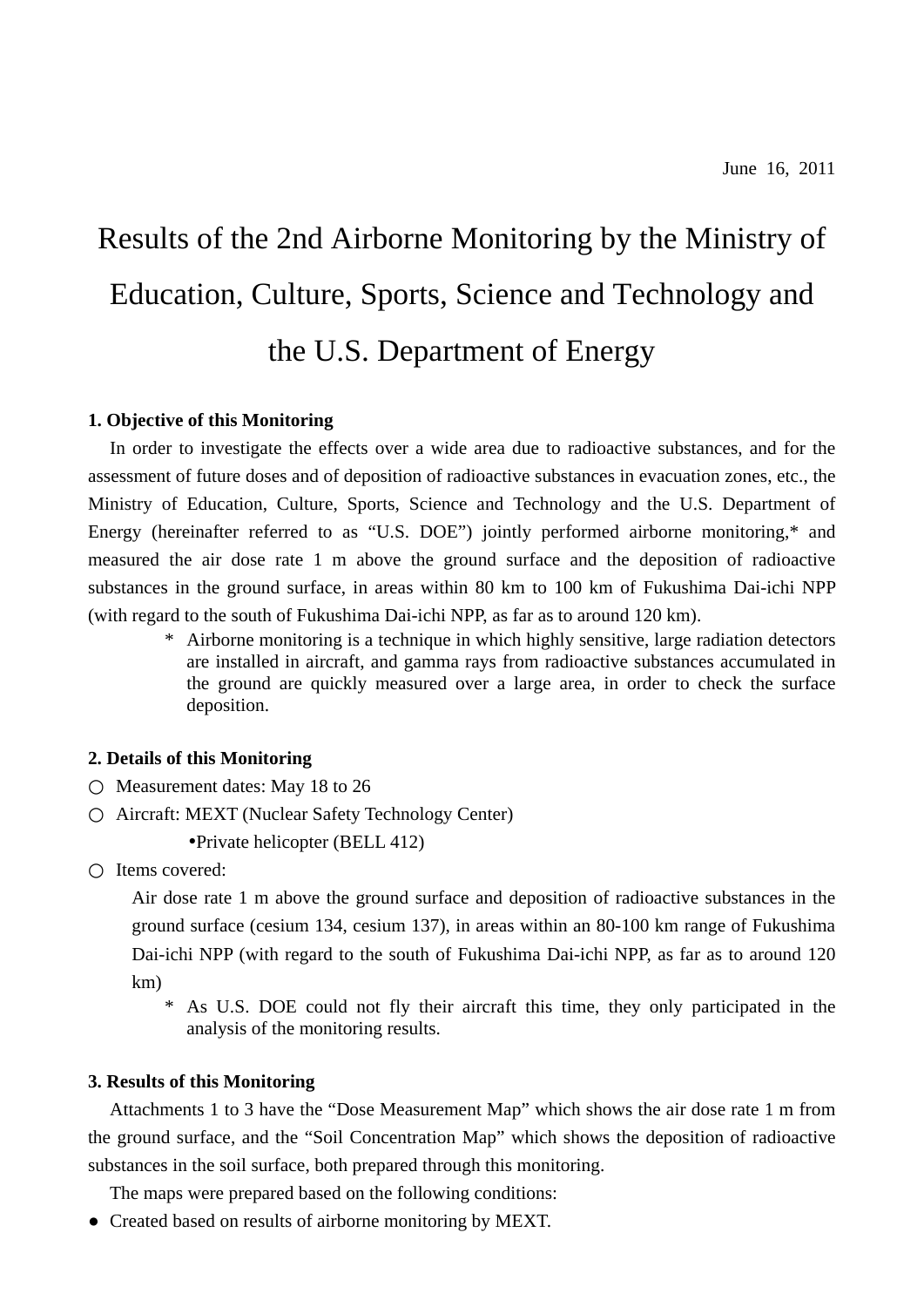- This published data was prepared based on results obtained from May 18 to 26 by a helicopter, in a total 13 flights. Their flight altitudes were from 150 to 300 m above ground (Absolute altitude).
- The air dose rate at the ground surface is the averaged value of air dose rates in a roughly 300 m to 600 m diameter circle (varies by flight altitude) below the aircraft.
- The width of the aircraft trajectory was 3 to 5 km.
- In the map showing the readings of air dose monitoring inside the 80 km zone of Fukushima Dai-ichi NPP, the airborne monitoring results obtained up to April 29 were converted into values as of May 26, considering the decay of radioactive substances.
- For the air dose rate and deposition of radioactive substances in the ground surface, actual readings were converted into values as of May 26, when this monitoring was last done.
- The deposition of cesium 134 in the ground surface was calculated based on the results of airborne monitoring and of measurements which the U.S. DOE took on the ground using a gamma ray energy analysis device.
- Based on the ratios of cesium 134 and cesium 137 obtained by U.S. DOE measurementson the ground using a gamma ray energy analysis device, , the deposition of cesium 137 in the ground surface was calculated.
- The measured area range is basically set to be 80-100 km of Fukushima Dai-ichi NPP, to check the spread status of radioactive substances. However, based on the monitoring results, the area was expanded up to around 120 km in the southern direction from the NPP.

## **4. Future Plans**

At present, airborne monitoring is being performed within 80 km of Fukushima Dai-ichi NPP, and the monitoring in this area shall be performed regularly in each season. Based on the study on the current monitoring results, the expansion of target areas shall be discussed, and airborne monitoring shall be performed as necessary.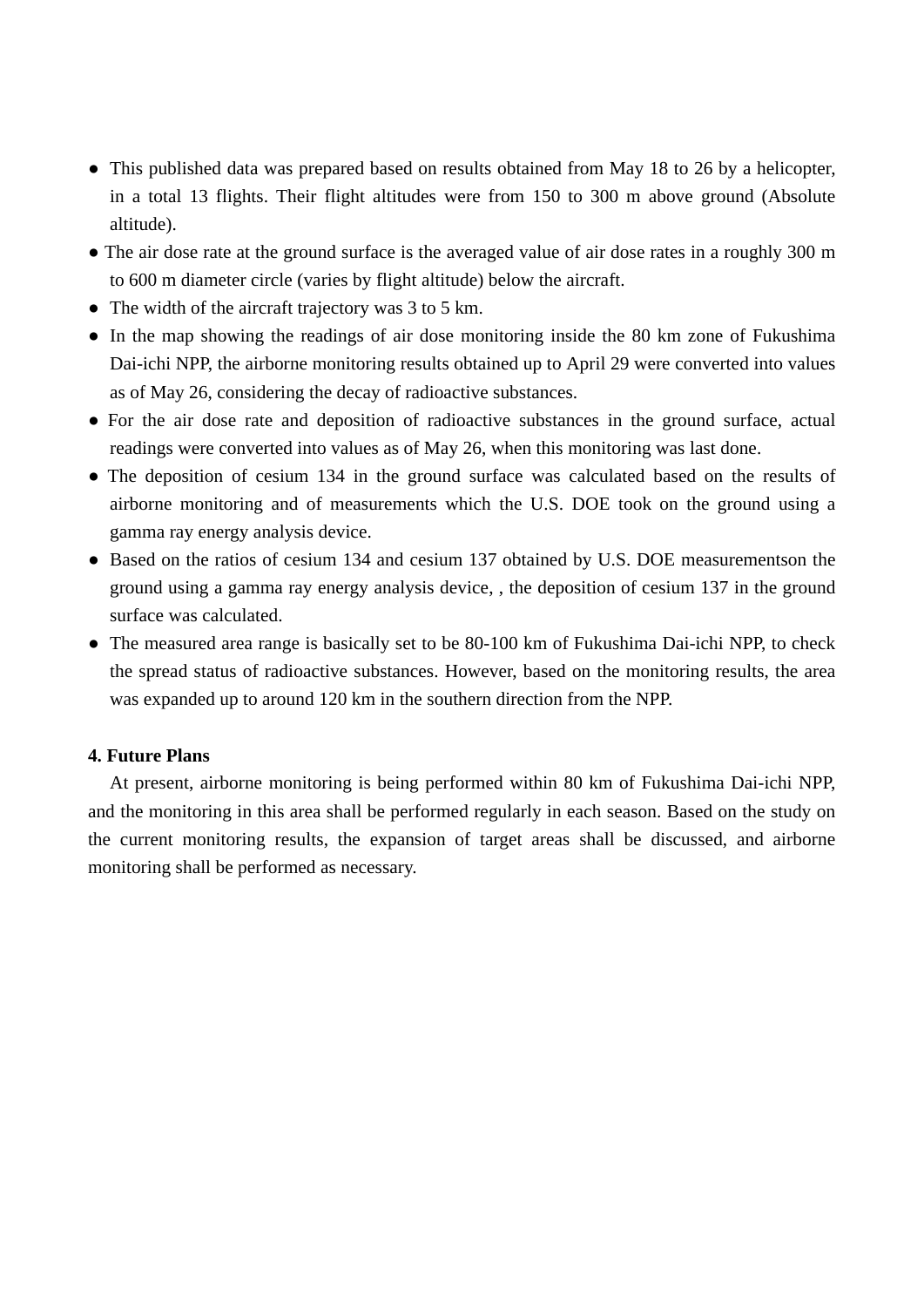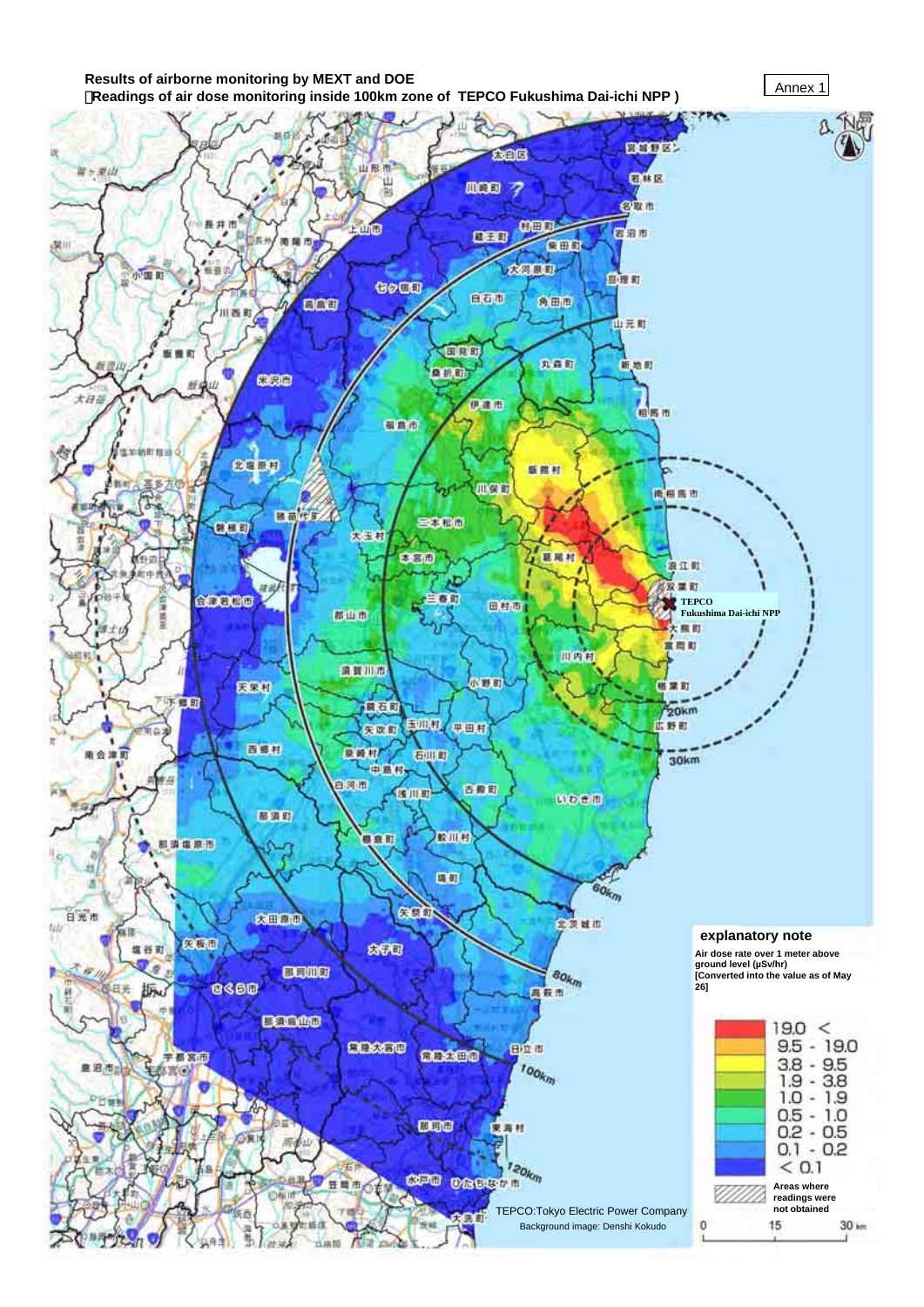#### **Results of airborne monitoring by MEXT and DOE (Total surface deposition of Cs-134 and Cs-137 inside 80 km zone of TEPCO Fukushima Dai-ichi NPP)**



Annex 2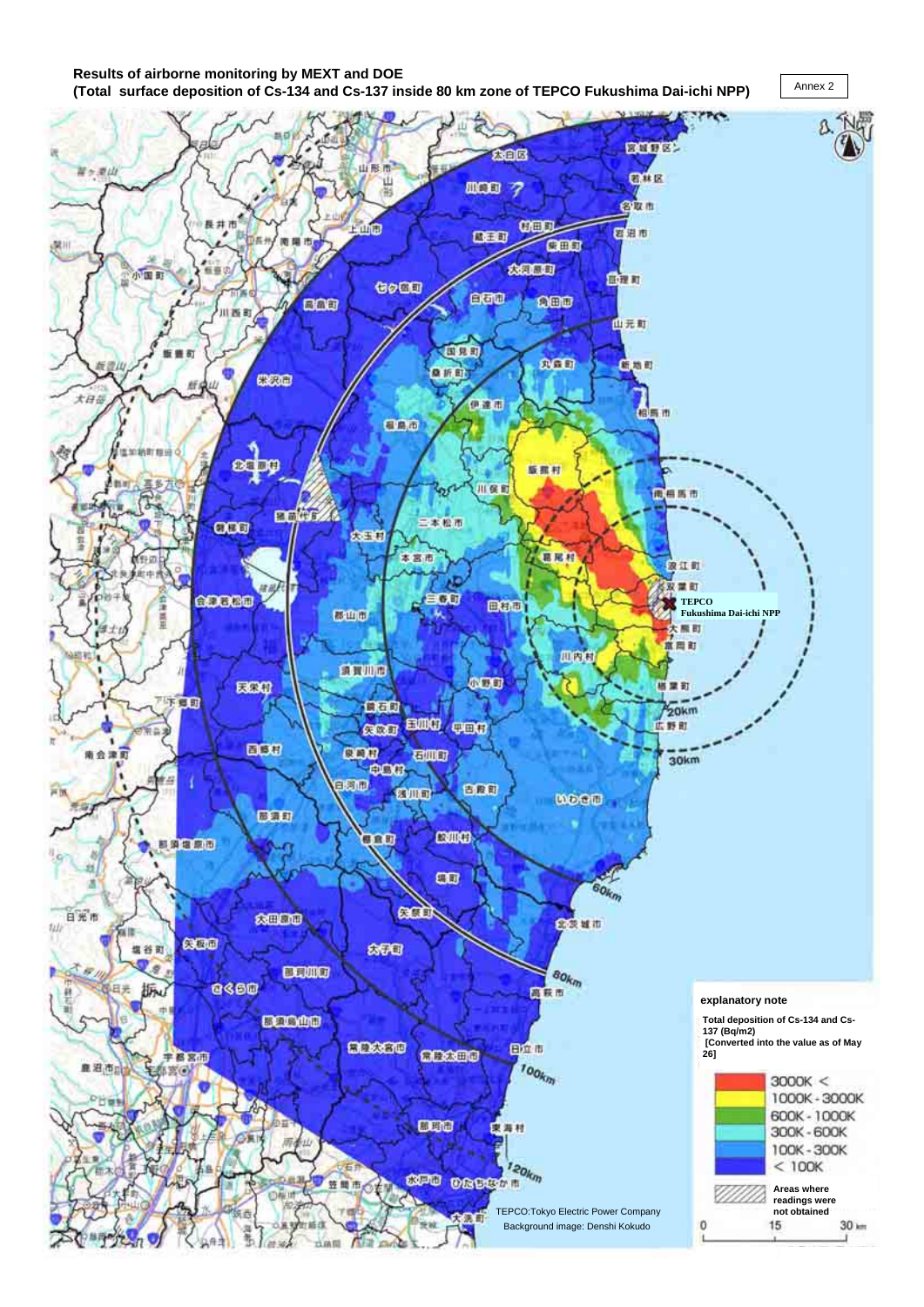